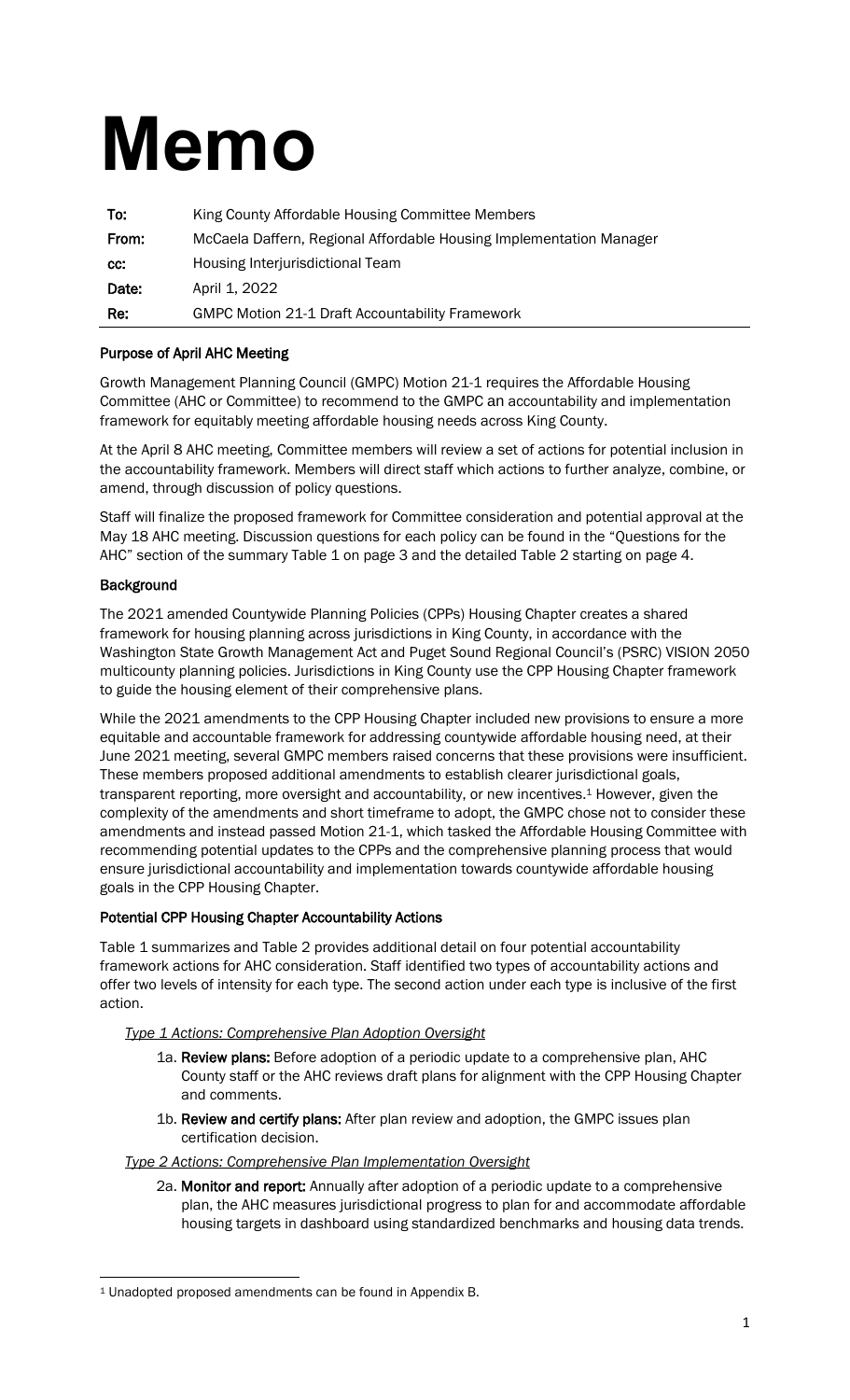2b. Monitor, report and require adjustments: Five years after plan adoption, the GMPC reviews the information collected through monitoring and identifies jurisdictions with significant shortfalls in planning for and accommodating affordable housing targets. The GMPC requires those jurisdictions to take reasonable measures to adjust plans or land use maps to address significant shortfalls.

When reviewing the potential framework actions, please keep in mind:

- Each action includes descriptions of AHC and jurisdictional roles, key considerations and tensions, and questions that the AHC should consider in their deliberations.
- The actions offered are not mutually exclusive. Actions can be combined and amended in unique ways upon adoption.
- It would take significant new jurisdictional staffing to implement all actions. Subregional and multicounty entities may have increased staffing needs as well to support jurisdictional planning needs.
- As required by recent changes to the Growth Management Act,<sup>2</sup> the first step in this framework involves establishing targets in the CPP Housing Chapter to clarify what jurisdictions must plan for and accommodate in their comprehensive plan. The AHC will have its first opportunity to shape the target setting process at its May 18 meeting.
- The framework assumes that near-term jurisdictional progress to meet targets should be assessed using other performance benchmarks beyond just housing unit production. Housing unit production is a lagging indicator and the need for lower-income households will not be met by policy and strategy implementation alone.
- This approach intentionally resembles current state and multicounty review and accountability processes, to create a process that is familiar, well-timed, and coordinated with and additive to the current framework. See Appendix A for more information on current processes and a summary of gaps this framework seeks to fill.

<sup>2</sup> House Bill (HB) 1220 (2021) requires jurisdictions to plan for and accommodate housing affordable to all economic segments, identify the number of housing units necessary to manage projected growth including emergency housing, shelter, and permanent supportive housing, as provided by the Department of Commerce, and link jurisdictional and countywide goals in housing elements [\[link\]](https://app.leg.wa.gov/billsummary?BillNumber=1220&Initiative=false&Year=2021).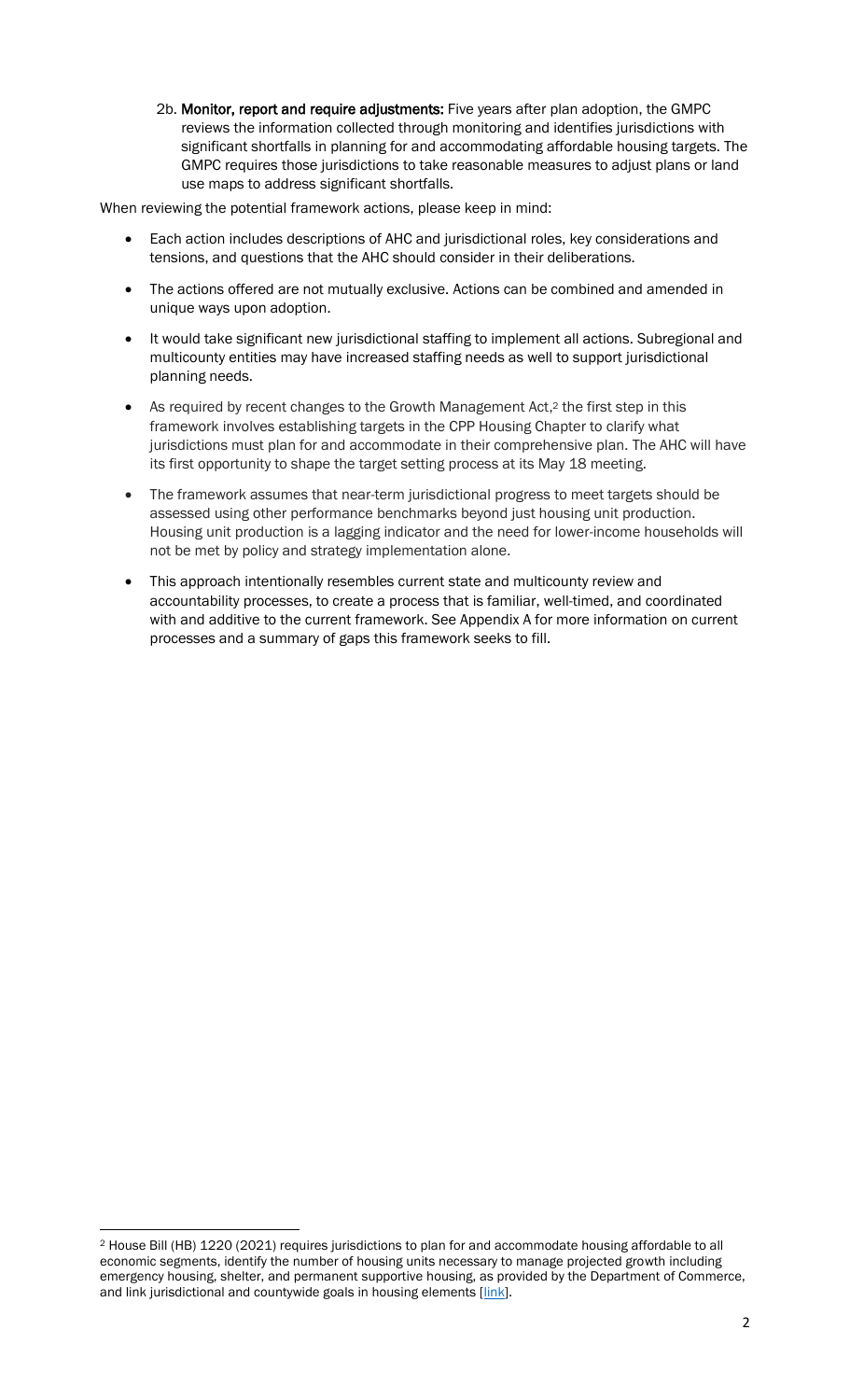Table 1 summarizes the detailed information found in Table 2.

Table 1. *Summary of Potential Accountability Framework Actions*

|                                            | Type 1 Actions: Comprehensive Plan Adoption Oversight                                                                                                                          |                                                                                                                   | Type 2 Actions: Comprehensive Plan Implementation Oversight                                                                                      |                                                                                                                                                                                                                                                                                                                                                                                                               |
|--------------------------------------------|--------------------------------------------------------------------------------------------------------------------------------------------------------------------------------|-------------------------------------------------------------------------------------------------------------------|--------------------------------------------------------------------------------------------------------------------------------------------------|---------------------------------------------------------------------------------------------------------------------------------------------------------------------------------------------------------------------------------------------------------------------------------------------------------------------------------------------------------------------------------------------------------------|
| Action                                     | <b>1a. Review Plans</b>                                                                                                                                                        | 1b. Review & Certify Plans                                                                                        | 2a. Monitor & Report                                                                                                                             | 2b. Monitor, Report & Require Adjustments                                                                                                                                                                                                                                                                                                                                                                     |
| Summary                                    | AHC offers early guidance and<br>assistance to jurisdictions on CPP<br>Housing Chapter alignment.                                                                              | Everything in Action 1a plus, after plan<br>adoption, GMPC issues plan<br>certification decision.                 | After periodic updates to<br>comprehensive plans are adopted,<br>AHC measures jurisdictional progress                                            | Everything in Action 2a plus, five years after plan<br>adoption, the GMPC reviews the information<br>collected through monitoring and identifies<br>jurisdictions with significant shortfalls in planning<br>for and accommodating affordable housing<br>targets. The GMPC requires those jurisdictions to<br>take reasonable measures to adjust plans or land<br>use maps to address significant shortfalls. |
|                                            | Before adoption of a periodic update to<br>a comprehensive plan, County AHC<br>staff or the AHC reviews plans for<br>alignment with the CPP Housing<br>Chapter and comments.   |                                                                                                                   | to plan for and accommodate<br>affordable housing targets in<br>dashboard using standardized<br>benchmarks and housing data<br>trends.           |                                                                                                                                                                                                                                                                                                                                                                                                               |
| Frequency                                  | ~1.5-year period every ten years,<br>starting in late 2023 and ending in<br>early 2025                                                                                         | ~2.5-year period every ten years,<br>starting in late 2023 and ending in<br>early 2026                            | Annually, starting in 2024                                                                                                                       | Monitor/report annually, starting in 2024; Adjust<br>once every ten years, starting in 2029                                                                                                                                                                                                                                                                                                                   |
| Major<br>Considerations                    | Increased level of effort for AHC and<br>jurisdictional staff                                                                                                                  | Highest level of effort for AHC, GMPC,<br>and jurisdictional staff                                                | Increased level of effort for AHC to set<br>benchmarks in 2022                                                                                   | Increased level of effort for AHC and GMPC to set<br>standards in 2024 and review in 2029                                                                                                                                                                                                                                                                                                                     |
|                                            |                                                                                                                                                                                | Potential for significant back-and-forth<br>if a jurisdiction doesn't meet the<br>certification standard          | Challenge in finding benchmarks<br>applicable to all or subsets of<br>jurisdictions                                                              | Challenge in setting clear standards for adequacy/<br>inadequacy                                                                                                                                                                                                                                                                                                                                              |
| <b>Action-specific</b><br><b>Questions</b> | 1. Do you support the AHC offering<br>early guidance and assistance to<br>jurisdictions during the development of<br>a periodic update to a comprehensive                      | 1. Do you support empowering the<br>GMPC, with assistance from the AHC,<br>to issue plan certification decisions? | 1. Do you support modifying the<br>current annual monitoring system to<br>measure benchmark and data trends<br>that more closely align with this | 1. Do you support a midcycle review of<br>jurisdictional progress to accommodate their<br>affordable housing targets? Why or why not?                                                                                                                                                                                                                                                                         |
|                                            | plan? Why or why not?                                                                                                                                                          | Why or why not?                                                                                                   | framework? Why or why not?                                                                                                                       | 2. Do you support empowering the GMPC, with                                                                                                                                                                                                                                                                                                                                                                   |
|                                            | 2. Do you support empowering the<br>County AHC staff or AHC to review<br>periodic updates to comprehensive<br>plans and provide comments prior to<br>adoption? Why or why not? |                                                                                                                   | 2. Do you support comparing<br>jurisdictions based on their progress<br>toward specific benchmarks? Why or<br>why not?                           | assistance from the AHC, to require adjustments<br>to address shortfalls? Why or why not?                                                                                                                                                                                                                                                                                                                     |
| Common                                     |                                                                                                                                                                                | What additional information would you like staff to offer for the May AHC meeting?                                |                                                                                                                                                  |                                                                                                                                                                                                                                                                                                                                                                                                               |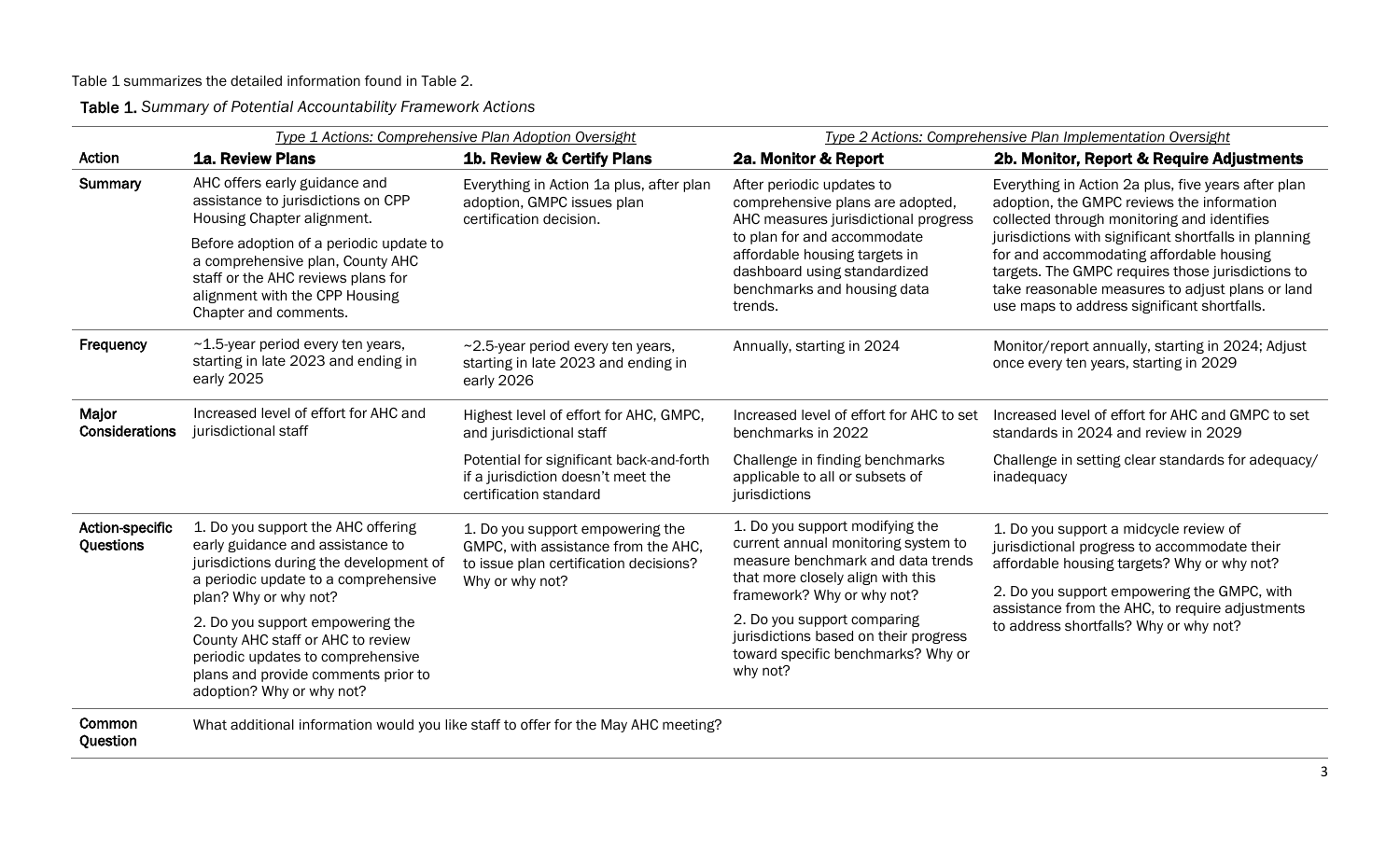# 1a. Review Plans

- Before adoption of a periodic update to a comprehensive plan, County AHC staff or the AHC reviews draft plans for alignment with the CPP Housing Chapter and comments.
- Occurs over about a 1.5-year period every ten years, starting in late 2023 and ending in early 2025
- Relates to GMPC 2021 CPP Major Amendments 17, 18, 20 (see Appx. B)

#### Roles

- a. County AHC staff work with PSRC and Commerce to identify opportunities to align guidance, review standards, and processes.
- b. AHC establishes plan review standards, issues early jurisdictional guidance, and invites staff to seek assistance from AHC County staff well in advance of adoption.
- c. Jurisdictions submit draft plans to the County AHC staff for review at least 60 days prior to planned adoption.
- d. County AHC staff review draft plans, including the land use map, and coordinate with jurisdictional staff on plan adjustments to address misalignment and resolve potential certification issues before the plan is finalized and adopted.<sup>3</sup>
- e. County AHC staff review draft housing elements and prepare comment letters for AHC issuance. Comments focus on areas of additional work needed to align with CPP Housing Chapter before the plan is finalized and adopted.
- f. Jurisdictions with adopted housing elements that remain inconsistent with the CPPs assume the risk of a potential legal challenge.

#### Considerations

- *AHC Impact* AHC will spend most of its meeting time in 2024 and early 2025 and every ten years thereafter issuing comment letters if plan certification is not recommended. See *Action 2, Certify Plans* for impacts if plan certification is recommended.
- *Staff Impact* Staff (jurisdictional, AHC County, ARCH/ SKHHP) will spend significant time once every ten years engaging in county-level plan review.
	- *Tensions* Jurisdictions will need to allocate additional staff resources. Small and medium-sized cities may struggle more with the incremental staffing impact.
		- AHC members may feel uncomfortable commenting on jurisdiction's plans.

- 1. Do you support the AHC offering early guidance and assistance to jurisdictions during the development of a periodic update to a comprehensive plan? Why or why not?
- 2. Do you support empowering the County AHC staff or AHC to review periodic updates to comprehensive plans and provide comments prior to adoption? Why or why not?
- 3. What additional information would you like staff to offer for the May AHC meeting?

<sup>3</sup> If AHC also selects plan certification, this communication would reference the standard for certification as well.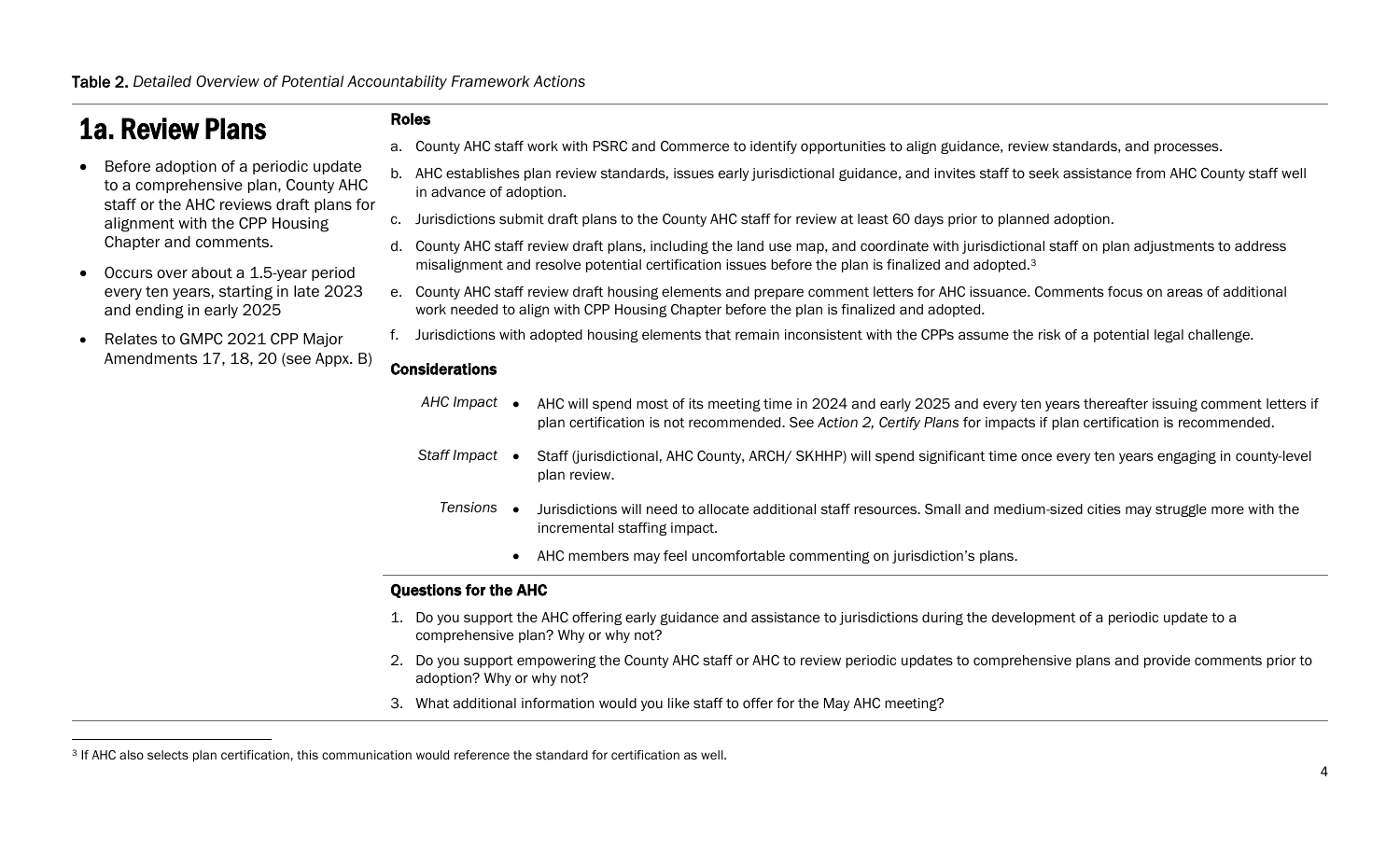# 1b. Review & Certify Plans

- Everything in *Action 1a* plus, after adoption of periodic update to a comprehensive plan, GMPC issues plan certification decision for alignment with the CPP Housing Chapter. Note, if the AHC elects to pursue plan certification, it must also pursue plan review.
- Occurs over about a 2.5-year period every ten years, starting in late 2023 and ending in early 2026
- Relates to GMPC 2021 CPP Major Amendments 17, 20 (see Appx. B)
- a. AHC conducts plan review process outlined in *Action 1a: Review Plans* except for *Step e.* If certification is selected as an action by the AHC, the AHC does not issue a formal comment letter on a draft plan. Instead, County AHC staff communicate recommended plan improvements to jurisdictional staff prior to plan adoption. County AHC staff report to the AHC on plan review efforts, noting areas of strength identified by staff in each draft comprehensive plan and areas staff recommended for additional work.
- b. County AHC staff work with PSRC to identify opportunities to align guidance, review standards, and processes.
- c. County AHC staff, in consultation with IJT/HIJT, review adopted period updates to comprehensive plans for alignment with CPP Housing Chapter. They work with the jurisdiction to prepare a report with staff's certification recommendation, summarizing how the plan is consistent with the CPP Housing Chapter.
- d. AHC considers the staff report and issues a plan certification recommendation to GMPC on whether the plan is consistent with the CPP Housing Chapter.
- e. GMPC reviews the AHC's recommendation and issues a certification decision, a conditional certification, or decision not to certify.
- f. Jurisdictions with conditionally certified plans enter into an agreement with the GMPC to address remaining work items to be in full conformity with criteria for certification.
- g. Jurisdictions with uncertified plans assume the risk of a potential legal challenge.

#### **Considerations**

Roles

- *AHC Impact* AHC will spend a lot of meeting time in 2025 and early 2026 and every ten years thereafter reviewing and approving certification recommendations.
- *Staff Impact* In addition to time spent on plan review, staff (jurisdictional, AHC County, HIJT/IJT, ARCH/ SKHHP) will need to spend time once every ten years, after comprehensive plans are adopted, engaging in county-level plan certification.
	- *Tensions* Jurisdictions will need to allocate additional staff resources. Small and medium-sized cities may struggle with the incremental staffing impact more.
		- Jurisdictions may not want other jurisdictions on the GMPC issuing certification decisions about their plans.
		- This would represent a substantive role change for the GMPC.

- 1. Do you support empowering the GMPC, with assistance from the AHC, to issue plan certification decisions? Why or why not?
- 2. What additional information would you like staff to offer for the May AHC meeting?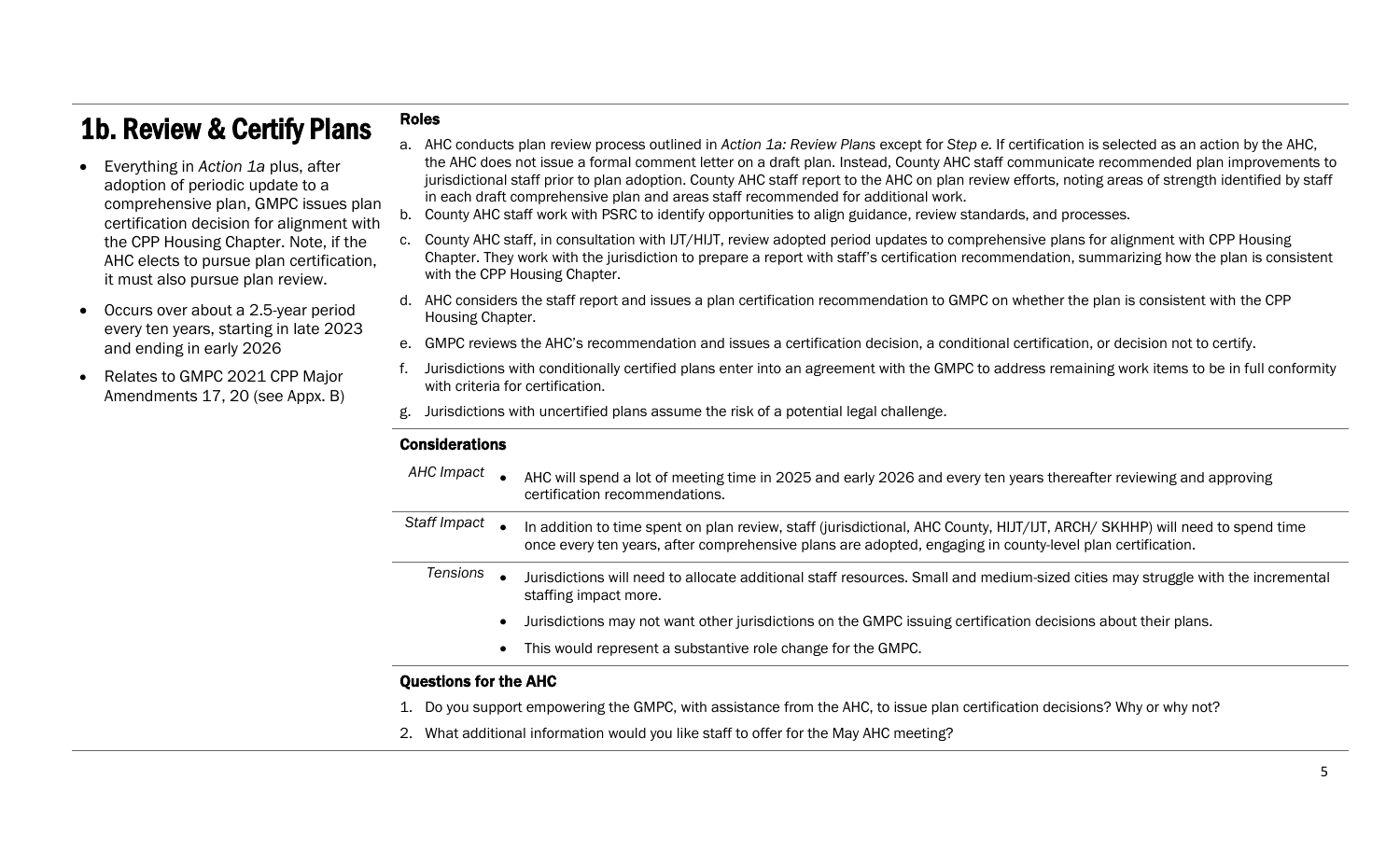## 2a. Monitor & Report

- After comprehensive plans are adopted, AHC measures jurisdictional progress to plan for and accommodate affordable housing targets in dashboard using standardized benchmarks and housing data trends.
- Occurs annually, starting in 2024
- Relates to GMPC 2021 CPP Major Amendments 13, 14, 15, 19 (see Appx. B)
- a. County AHC staff, in consultation with the IJT/HIJT, determine what housing data trends and performance benchmarks will be tracked annually across all jurisdictions or subregions.
- b. County AHC staff work with PSRC to align jurisdictional housing data collection efforts.
- c. County AHC staff or consultant monitors jurisdictional progress to reach countywide or subregional benchmarks every year in the dashboard, in consultation with IJT/HIJT.
- d. The annual dashboard update includes annual jurisdictional comparisons against the countywide or subregional benchmarks set and progress relative to other jurisdictions.
- e. In response to monitoring, AHC periodically issues reports or recommendations on how to reach targets more effectively.

#### Considerations

Roles

- *AHC Impact* AHC will spend time in 2022 deliberating and setting benchmarks and data trends to track.
- *Staff Impact* Staff (jurisdictional, AHC County, HIJT/IJT, ARCH/ SKHHP) will need to spend time in 2022 establishing recommended benchmarks and data trends to track annually and what standard jurisdictions will be compared to.
	- Staff will experience annual impacts to support annual monitoring and reporting, but likely not more than was already anticipated in the adopted 2021 CPPs.
	- *Tensions* Challenges associated with deciding on benchmarks and data trends to track and issuing comparisons/ evaluations of jurisdictional performance.
		- Concerns that annual reporting alone—without the ability to hold jurisdictions accountable for poor performance or require adjustments if needed—may not meaningfully drive policy change.

- 1. Do you support modifying the current annual monitoring system to measure benchmark and data trends that more closely align with this framework? Why or why not?
- 2. Do you support comparing jurisdictions based on their progress toward specific benchmarks? Why or why not?
- 3. What additional information relating to the action would you like staff to offer for the May AHC meeting?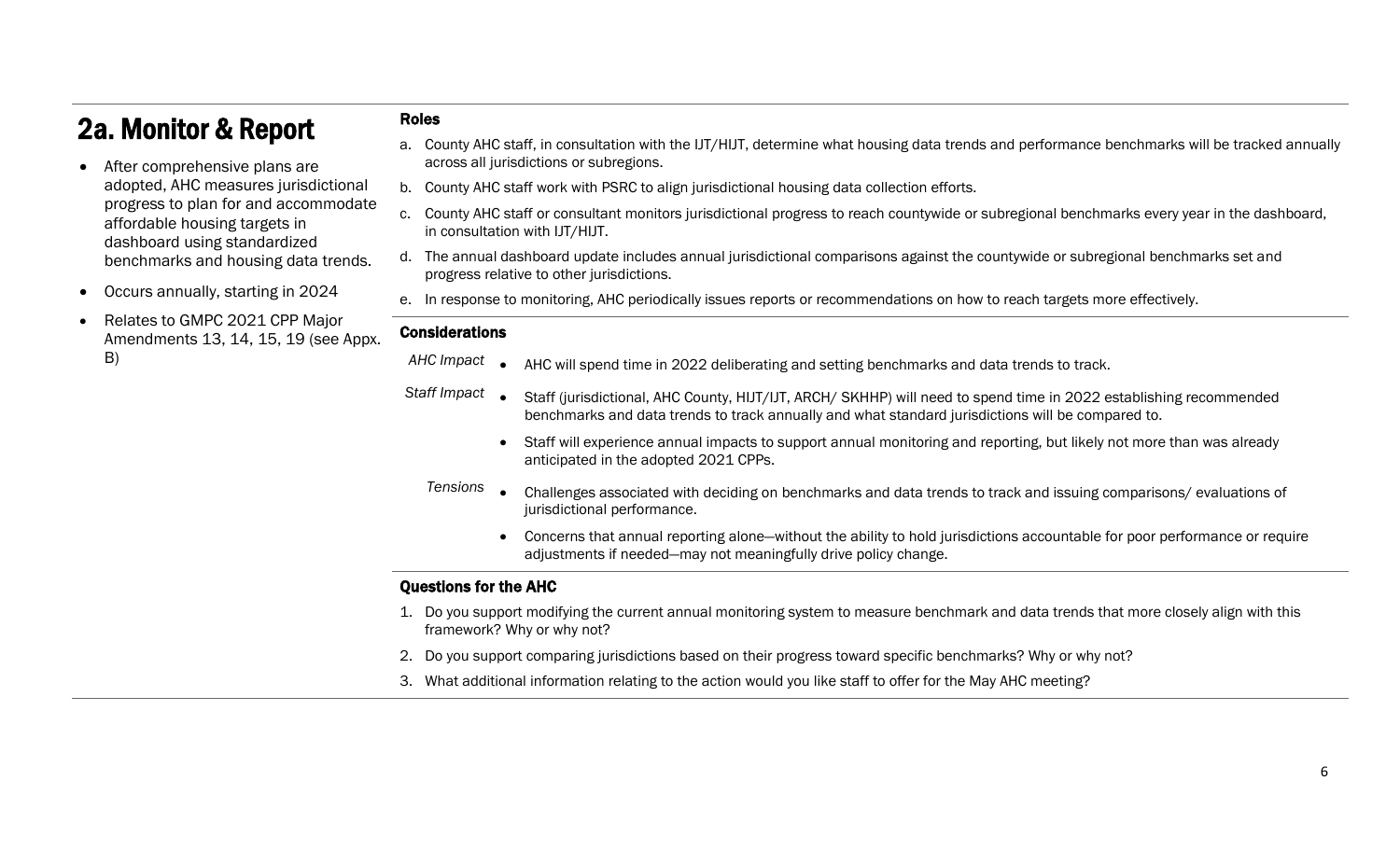# 2b. Monitor, Report, & Require Adjustments

- Everything in *Action 2a* plus, five years after plan adoption, the GMPC reviews the information collected through monitoring and identifies jurisdictions with significant shortfalls in planning for and accommodating affordable housing targets. The GMPC requires those jurisdictions to take reasonable measures to adjust plans or land use maps to address significant shortfalls. .
- Monitor/report annually, starting in 2024; Adjust once every ten years, starting in 2029
- Relates to GMPC 2021 CPP Major Amendments 13, 15, 17 (see Appx. B)

#### Roles

- a. The AHC conducts the activities in *Action 2a: Monitor & Report*.
- b. County AHC staff, in consultation with IJT/HIJT, work with jurisdictional staff to establish adequacy standards for jurisdictional efforts to plan for and accommodate affordable housing targets.
- c. County AHC staff work with Commerce to identify opportunities to align implementation progress report standards and processes.<sup>4</sup>
- d. County AHC/GMPC staff, in consultation with the IJT/HIJT, work with jurisdictional staff to compile midcycle comprehensive plan assessment of progress toward housing benchmarks. using data collected through annual reporting in *Action 2a* and possibly implementation progress information reported to Commerce.
- e. AHC determines whether a jurisdiction's efforts to plan for and accommodate their targets was adequate.
- AHC issues determinations of adequacy.
- Jurisdictions that do not demonstrate adequate progress must work with AHC to explain and/or take reasonable steps to address inadequacies.
- h. Jurisdictions that do not take reasonable measures to address inadequacies assume the risk of a potential legal challenge.

#### Considerations

- *AHC Impact* AHC will spend a lot of meeting time in 2029/2030 and every ten years thereafter reviewing assessments and determining adequacy.
- *Staff Impact* Jurisdictional staff, AHC County AHC staff, HIJT/IJT staff, and ARCH and SKHHP staff will need to spend time once every ten years compiling assessments.
	- *Tensions* Jurisdictions will need to allocate new resources to staff the effort. Small and medium-sized cities may struggle with the incremental staffing impact more.
		- Challenges associated with setting standards for adequacy/ inadequacy

- 1. Do you support a midcycle review of jurisdictional progress to accommodate their affordable housing targets? Why or why not?
- 2. Do you support empowering the GMPC, with assistance from the AHC, to require adjustments to address shortfalls? Why or why not?
- 3. What additional information relating to the actions would you like staff to offer for the May AHC meeting?

<sup>4</sup> House Bill 1241 requires certain jurisdictions to submit an implementation progress report to Commerce five years after comprehensive plan adoption. If any action needed to implement changes in the most recent comprehensive plan update has not occurred, to create a work plan to take any needed actions within two years. There may be opportunities to coordinate with Commerce to align a countywide process with the new statewide process through early design and development of a local process and standards. See E2SHB 1241, Subsection 9 (a), 67th Legislature, 2022 Regular Session (Wash. 2022) [\[link\]](https://lawfilesext.leg.wa.gov/biennium/2021-22/Pdf/Bills/House%20Passed%20Legislature/1241-S2.PL.pdf?q=20220315164302)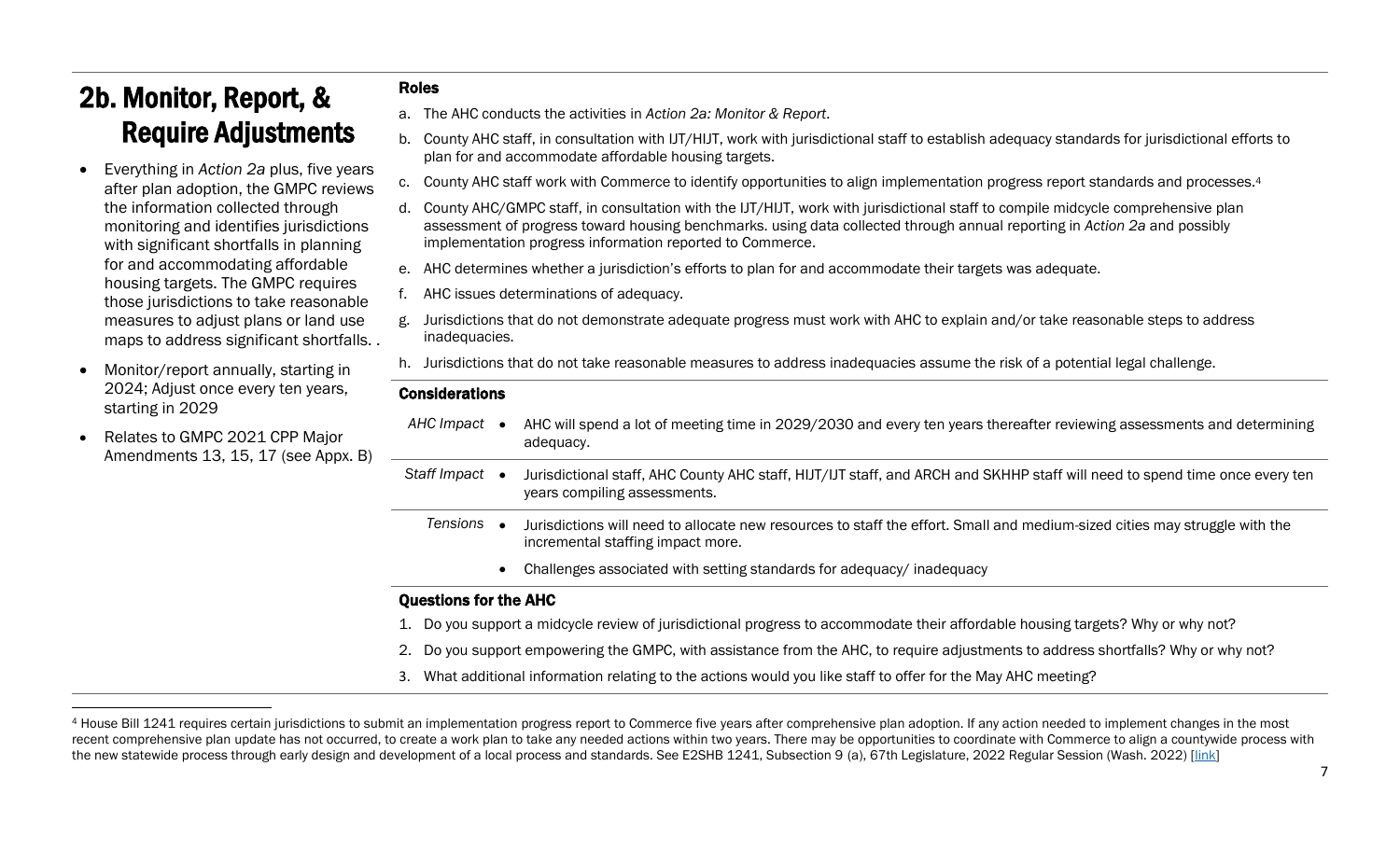## APPENDIX A

#### Current Comprehensive Planning Housing Accountability and Implementation Process and Gaps

King County and its cities must update their comprehensive plans every ten years.<sup>5</sup> When taken together, all the comprehensive plans of King County jurisdictions must "plan for and accommodate" the existing and projected housing needs of the county over a 20-year period.<sup>6</sup> Jurisdictions primarily plan for future housing needs in their comprehensive plan through their housing element, however a jurisdiction's ability to meet its housing needs is shaped by policies throughout a comprehensive plan.

The current update process with a focus on housing is outlined in Figure 1.

#### Figure 1. *Current Comprehensive Planning Process*

|                                                   | Jurisdictions update comprehensive plans in alignment with requirements of the<br>$\bullet$<br>Growth Management Act (GMA), multicounty planning policies (VISION 2050), and<br>countywide planning policies (King County CPPs). Jurisdictions plan for housing needs<br>through the development of a housing-specific element of the plan (known as a<br>"housing element"). However, planning for housing is also shaped by other<br>comprehensive planning policies, including policies addressing the environment,<br>development patterns, the economy, transportation, and the provision of public<br>services, as well as policies aimed at reducing disparities in equity and health<br>outcomes for King County residents. |  |  |  |
|---------------------------------------------------|-------------------------------------------------------------------------------------------------------------------------------------------------------------------------------------------------------------------------------------------------------------------------------------------------------------------------------------------------------------------------------------------------------------------------------------------------------------------------------------------------------------------------------------------------------------------------------------------------------------------------------------------------------------------------------------------------------------------------------------|--|--|--|
| <b>DRAFT</b><br>Underway or<br>about to<br>launch | To start the housing element work, jurisdictions first conduct an inventory and<br>$\mathsf O$<br>analysis of existing and projected housing needs and conditions and evaluate<br>recent progress to address housing needs and collaborate regionally to<br>address housing needs. <sup>7</sup> Jurisdictions also perform tasks related to other<br>plan elements, such as evaluate if they have sufficient zoning capacity to<br>accommodate their projected growth targets. <sup>8</sup>                                                                                                                                                                                                                                         |  |  |  |
|                                                   | Jurisdictions then develop draft comprehensive plan updates with policies<br>$\circ$<br>that address the needs identified and accommodate their projected growth. <sup>9</sup>                                                                                                                                                                                                                                                                                                                                                                                                                                                                                                                                                      |  |  |  |
|                                                   | Puget Sound Regional Council (PSRC) and the State Department of Commerce<br>provide guidance and technical assistance to ensure alignment with VISION 2050,<br>the Regional Transportation Plan and/or the GMA.                                                                                                                                                                                                                                                                                                                                                                                                                                                                                                                     |  |  |  |
|                                                   | Jurisdictions release public review drafts of plans and notify Commerce of their intent<br>$\bullet$<br>to adopt at least 60 days before scheduled adoption.                                                                                                                                                                                                                                                                                                                                                                                                                                                                                                                                                                        |  |  |  |
| <b>REVEW</b><br>60 days<br>before                 | PSRC reviews draft plans for consistency with regional goals, including VISION 2050<br>and the Regional Transportation Plan, <sup>10</sup> and Commerce reviews for consistency with<br>state goals, including the GMA. <sup>11</sup>                                                                                                                                                                                                                                                                                                                                                                                                                                                                                               |  |  |  |
| adoption                                          | Jurisdictions incorporate feedback on the public review drafts into final plans.<br>٠                                                                                                                                                                                                                                                                                                                                                                                                                                                                                                                                                                                                                                               |  |  |  |
|                                                   | Jurisdictions adopt their plan by December 31, 2024.<br>$\bullet$                                                                                                                                                                                                                                                                                                                                                                                                                                                                                                                                                                                                                                                                   |  |  |  |
|                                                   | After adoption, PSRC certifies the transportation-related provisions of the plans.                                                                                                                                                                                                                                                                                                                                                                                                                                                                                                                                                                                                                                                  |  |  |  |
| <b>ADOPT</b><br>By December<br>2024               | Anyone who provided comments on the public review draft may bring a challenge to<br>the Growth Management Hearings Board within 60 days after adopted plan<br>publication.                                                                                                                                                                                                                                                                                                                                                                                                                                                                                                                                                          |  |  |  |

<sup>&</sup>lt;sup>5</sup> HB 1241 passed by the State Legislature in 2022, amended the frequency of periodic, major comprehensive updates for jurisdictions in King County from every eight to every ten years [\[link\]](https://app.leg.wa.gov/billsummary?BillNumber=1241&Initiative=false&Year=2021).

<sup>&</sup>lt;sup>6</sup> For a more in-depth overview, visit MSRC's webpage on the comprehensive plan update process [[link\]](https://mrsc.org/Home/Explore-Topics/Planning/General-Planning-and-Growth-Management/GMA-Plan-Development-Regulations-Updates.aspx).

<sup>&</sup>lt;sup>7</sup> 2021 King County Countywide Planning Policies H-4 through 8 [\[link\]](https://mkcclegisearch.kingcounty.gov/View.ashx?M=F&ID=10370288&GUID=C9ED6A21-AFE7-4853-B86F-44B3429992A8)

<sup>8</sup> Under the GMA, King County, in coordination with the cities in King County, adopts growth targets for the 20-year planning period. Growth targets are policy statements about the amount of overall housing and employment growth each jurisdiction is planning to accommodate within its comprehensive plan.

<sup>9</sup> See policies H-9 through 24 for specific housing policies in the 2021 King County CPPs [\[link\]](https://mkcclegisearch.kingcounty.gov/View.ashx?M=F&ID=10370288&GUID=C9ED6A21-AFE7-4853-B86F-44B3429992A8).

<sup>&</sup>lt;sup>10</sup> Visit PSRC's Plan Review webpage for more information on their plan review and certification process [[link\]](https://www.psrc.org/our-work/plan-review). <sup>11</sup> The review gives state agencies the opportunity to review and comment on the consistency of proposed policies or regulations with the GMA. Their written correspondence may note inconsistencies with the GMA. Although 60 days' notice before adoption is required, earlier review is recommended [\[link\]](https://deptofcommerce.app.box.com/s/zr2j98zi4u6ggn3k3isl3hhyj0kevf3m). Visit Commerce's Growth Management Submitting Materials webpage for more information on the notice requirement [\[link\]](https://www.commerce.wa.gov/serving-communities/growth-management/washington-department-of-commerce-growth-management-submitting-materials/).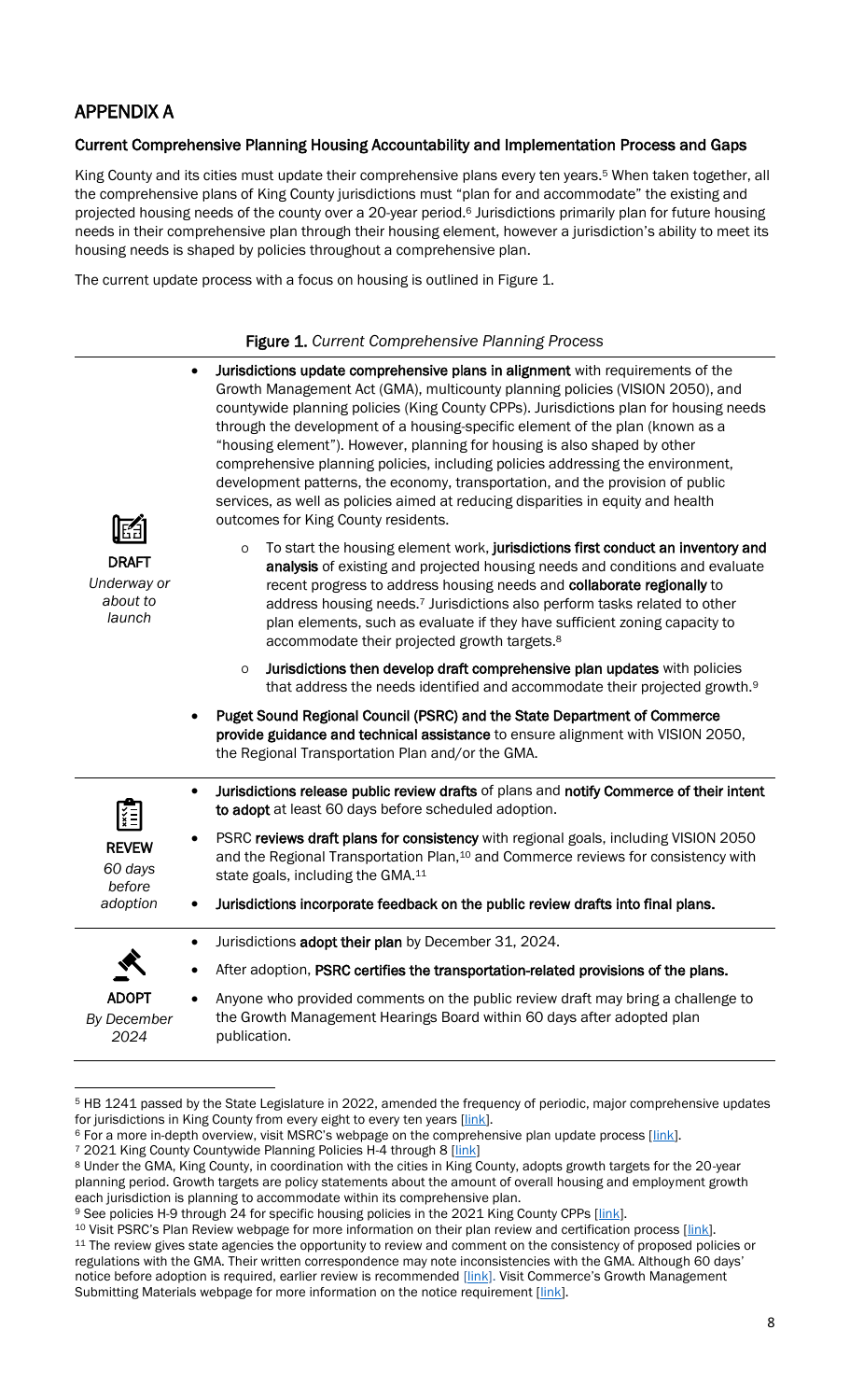| IMPLEMENT                                               | • After adoption, jurisdictions implement their comprehensive plan policies.<br>Implementation takes three main forms: 1) development regulations that control the<br>use of land; 2) capital projects which are financed, designed, built, and maintained by<br>local governments; and 3) public or private programs that involve or are endorsed by<br>local governments. <sup>12</sup>                 |
|---------------------------------------------------------|-----------------------------------------------------------------------------------------------------------------------------------------------------------------------------------------------------------------------------------------------------------------------------------------------------------------------------------------------------------------------------------------------------------|
| 2025-2034                                               | Jurisdictions notify Commerce of their intent to adopt development regulations at least<br>60 days before scheduled adoption, unless approved for expedited review (see<br>footnote 11).                                                                                                                                                                                                                  |
|                                                         | Specific to the CPP Housing Chapter, annually, jurisdictions report basic housing data<br>to King County to monitor progress toward meeting housing growth targets,<br>countywide need, <sup>13</sup> and eliminating disparities in access to housing and<br>neighborhood choices. King County staff update the online countywide dashboard<br>with data. <sup>14</sup>                                  |
| <b>MONITOR</b><br>Annually<br>(starting in<br>2024) and | Jurisdictions also report zoning information to King County about four years after<br>comprehensive plan adoption to assesses whether jurisdictions provided sufficient<br>zoning capacity to accommodate their projected employment and housing growth<br>targets. <sup>15</sup> This is not an assessment of progress to accommodate housing need at<br>different economic segments.                    |
| every ten<br>years (2029)                               | Certain jurisdictions report housing implementation progress and effect on housing<br>affordability and availability, among other items, to Commerce five years after<br>comprehensive plan adoption, and if any action needed to implement changes in the<br>most recent comprehensive plan update has not occurred, to create a work plan to<br>take any needed actions within two years. <sup>16</sup> |
| <b>ADJUST</b>                                           | • Jurisdictions review and amend housing strategies and actions when monitoring<br>indicates that adopted strategies are not resulting in adequate affordable housing to<br>meet the countywide need and consider amendments to land use policies and the<br>land use map where they present a significant barrier to the equitable distribution of<br>affordable housing. <sup>17</sup>                  |
| By December<br>2034                                     | • If monitoring has found a jurisdiction hasn't provided sufficient capacity to<br>accommodate their overall economic and housing growth targets, that jurisdiction<br>takes reasonable measures to adjust their plans, policies, and/or land use map to<br>address the deficiency.                                                                                                                       |

#### Identified Gaps

Considering the process outlined above, staff identified the following gaps in which a countywide entity like the GMPC or AHC could reinforce consistency, and accountability in affordable housing plans and regulations across King County and support jurisdictions in effective implementation of the policies laid out in their housing elements. In addition to gaps in the current system, HIJT members also noted concerns about staff capacity, particularly in small and medium cities, to engage with various review bodies.

- Draft
	- o No entity provides technical assistance to jurisdictions to help them create policies aligned with the CPP Housing Chapter.
- **Review** 
	- o No entity reviews and provides comment on draft comprehensive plans for alignment with the CPP Housing Chapter.

<sup>&</sup>lt;sup>12</sup> See Oct. 2013 MSRC blog post *From Vision to Reality: Implementing your Comprehensive Plan* by Joseph Tovar [\[link\]](https://mrsc.org/Home/Stay-Informed/MRSC-Insight/November-2013/From-Vision-to-Reality-Implementing-your-Comprehen.aspx). 13 Countywide need refers to the number of additional, affordable homes needed by 2044 so that no household earning at or below 80 percent of area median income spends more than 30 percent of their income on housing. Countywide affordable housing need is distinct from housing growth targets in that it accounts for current undersupply of affordable homes at different economic segments and is a measure of what's needed to eliminate housing cost burden for low-income households, not what's needed to accommodate projected housing growth. <sup>14</sup> 2021 King County Countywide Planning Policies H-25 and H-26 [\[link\]](https://mkcclegisearch.kingcounty.gov/View.ashx?M=F&ID=10370288&GUID=C9ED6A21-AFE7-4853-B86F-44B3429992A8)

<sup>&</sup>lt;sup>15</sup> Visit King County's Urban Growth Capacity Report webpage to learn more [\[link\]](https://kingcounty.gov/depts/executive/performance-strategy-budget/regional-planning/UrbanGrowthCapacityReport.aspx).

<sup>16</sup> E2SHB 1241, Sec. 1 (9)(b)(i), 67th Legislature, 2022 Regular Session (Wash. 2022) [\[link\]](https://lawfilesext.leg.wa.gov/biennium/2021-22/Pdf/Bills/House%20Passed%20Legislature/1241-S2.PL.pdf?q=20220315164302)

<sup>17 2021</sup> King County Countywide Planning Policies H-27 [\[link\]](https://mkcclegisearch.kingcounty.gov/View.ashx?M=F&ID=10370288&GUID=C9ED6A21-AFE7-4853-B86F-44B3429992A8)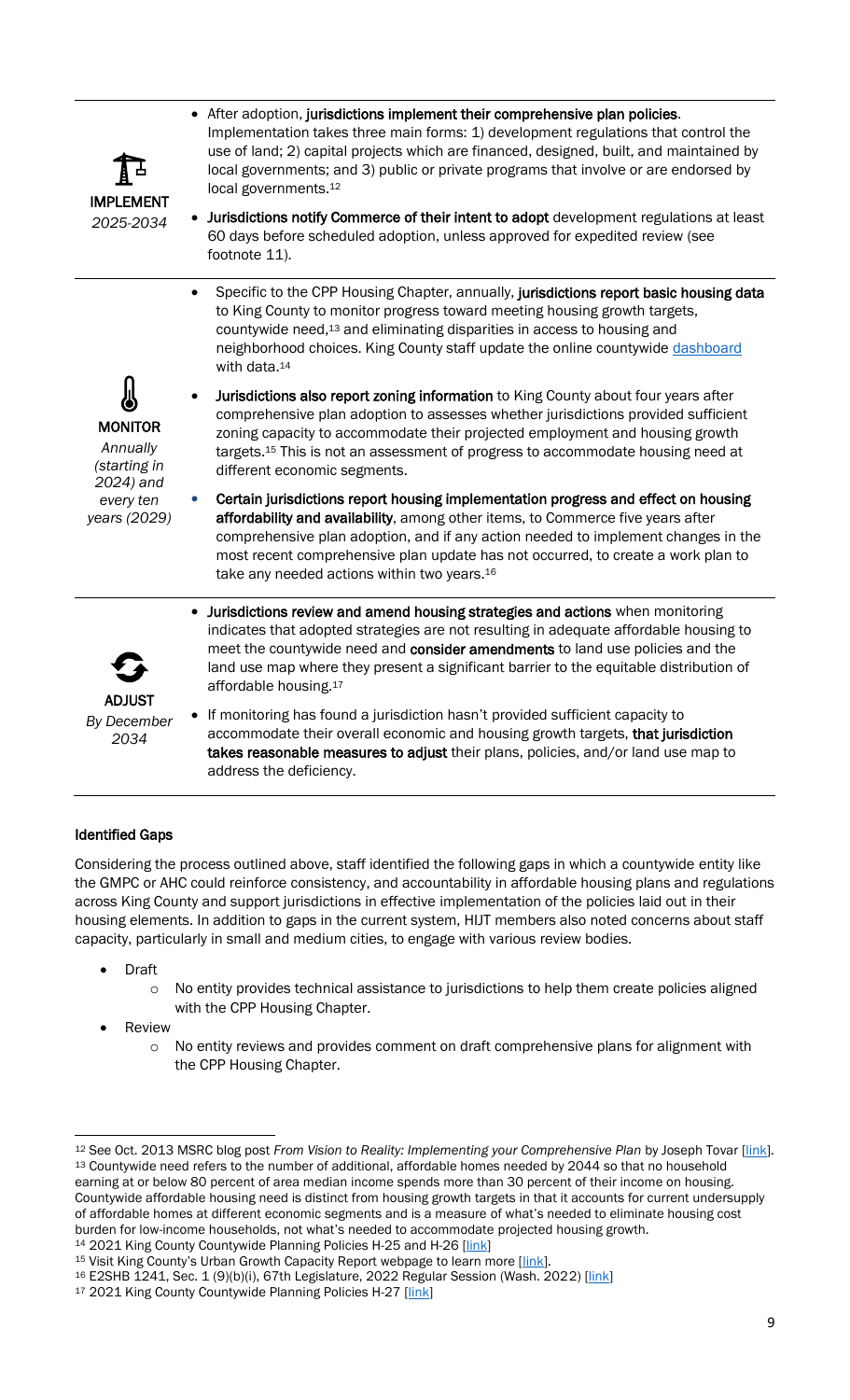- Adopt
	- o No entity certifies adopted comprehensive plans for alignment with the CPP Housing Chapter.
- **Implement** 
	- $\circ$  Some jurisdictions don't implement all housing policies before their next periodic update to their comprehensive plan.
- **Monitor** 
	- $\circ$  The data that jurisdictions are required to report to the County annually does not include objective standards for measuring progress towards planning for and accommodating housing needs and cannot be used to measure jurisdictional gaps. The lack of clear benchmarks makes it difficult to assess if a jurisdiction's plan and policy implementation has been adequate and how progress compares to peer jurisdictions.
	- o Jurisdictions lack the staff capacity to support complex data requests.
- Adjust
	- o There is no proactive external review of jurisdictional progress towards countywide CPP Housing Chapter after enough time has passed to measure results. There is also no external entity that recommends or requires adjustments if progress falls short. The current CPPs rely on a model of jurisdictional self-assessment and adjustment. The 2021 CPP update did strengthen language around this, but it still relies on jurisdictions to hold themselves accountable. Without oversight and the ability to compel more responsive and effective planning, additional affordable housing will likely be concentrated in areas with an already higher percent share of housing affordable to low-income households—further exacerbating patterns of inequity.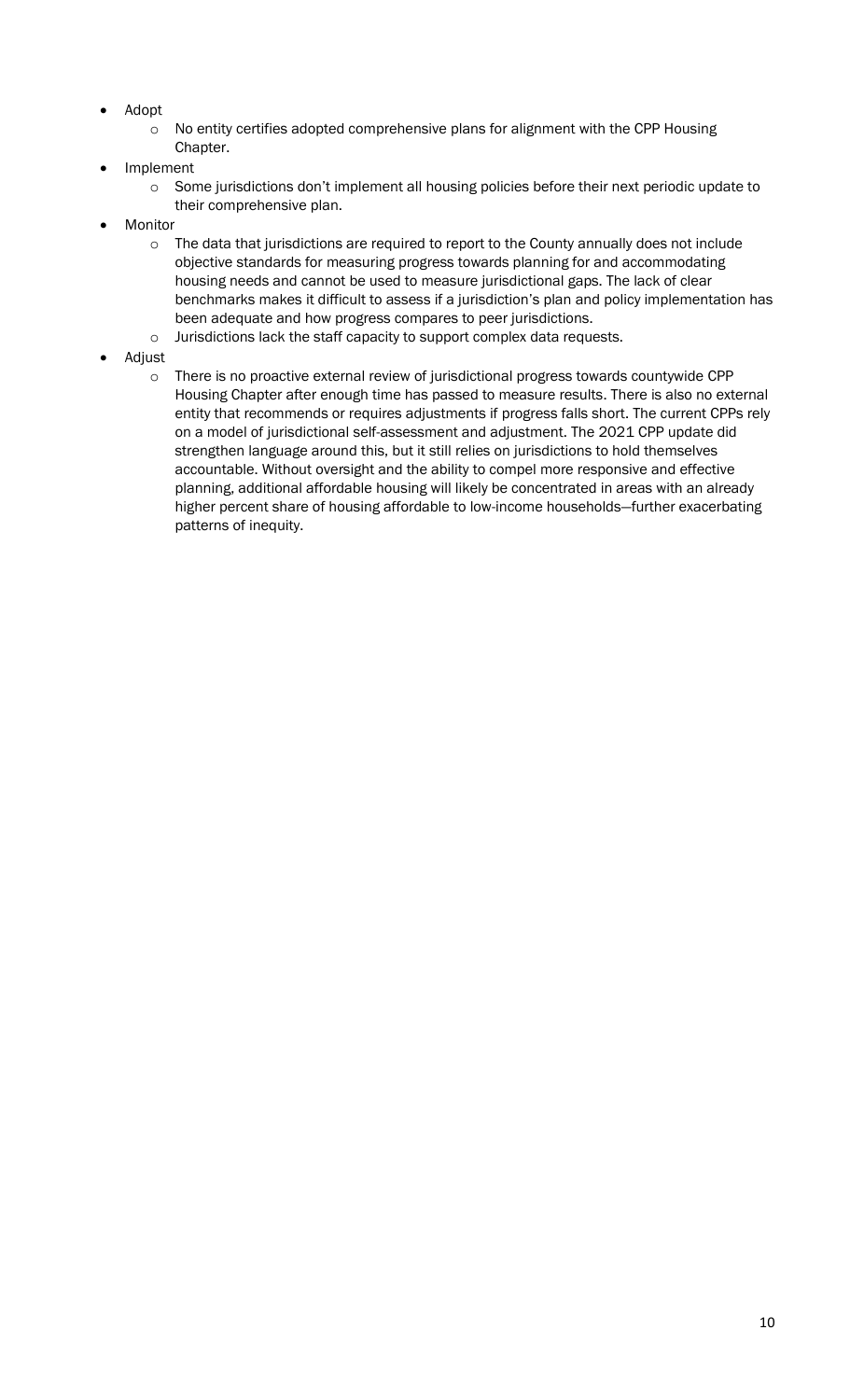### APPENDIX B

## GMPC Countywide Planning Policies Housing Chapter Proposed Major Amendments referenced in GMPC Motion 21-1, June 23, 2021

| Amd.<br>$\#$ | CPP Policy # &<br>Sponsor | <b>Proposed Amendment: Major</b>                                                                            | <b>Sponsor Effect Statement</b>                            |
|--------------|---------------------------|-------------------------------------------------------------------------------------------------------------|------------------------------------------------------------|
| 12           | Narrative Text.           | The Countywide Planning Policies in the Housing Chapter support a range of affordable, accessible,          | Clarifying text. Adds housing preservation as a tool for   |
|              | Housing                   | and healthy housing choices for current and future residents. Further, they respond to the legacy of        | addressing need. Adds statement about different historical |
|              | Chapter                   | discriminatory housing and land use policies and practices (e.g. redlining, racially restrictive            | housing patterns and actions needed based on that          |
|              |                           | covenants, exclusionary zoning, etc.) that have led to significant racial and economic disparities in       | history.                                                   |
|              | <b>CM Thomas</b>          | access to housing and neighborhoods of choice. These disparities affect equitable access to well-           |                                                            |
|              | McLeod, City of           | funded schools, healthy environments, open space, and employment. The policies reflect the region's         |                                                            |
|              | Tukwila                   | commitment to addressing the 2018 findings of the Regional Affordable Housing Task Force (Task              |                                                            |
|              |                           | Force). Key findings include:                                                                               |                                                            |
|              |                           | • Dramatic housing price increases between 2012 and 2017 resulted in an estimated                           |                                                            |
|              |                           | 156,000 extremely low-, very low-, and low-income households spending more than 30                          |                                                            |
|              |                           | percent of their income on housing (housing cost burdened); and                                             |                                                            |
|              |                           | · Black, Hispanic, Indigenous, and extremely low-income households are among those most                     |                                                            |
|              |                           | disproportionately impacted by housing cost burden                                                          |                                                            |
|              |                           | While significant new housing growth needed is necessary to reach overall King County housing growth        |                                                            |
|              |                           | targets, new the ability of the region's housing market-growth will not sufficiently to address the         |                                                            |
|              |                           | housing needs for of low-income households is limited. Consequently, A large majority much of the           |                                                            |
|              |                           | need for low- income housing will need to be addressed with through:                                        |                                                            |
|              |                           | A) the creation of units restricted to income-eligible households - both rent-restricted units              |                                                            |
|              |                           | and resale restricted homes ("income-restricted units"); and,                                               |                                                            |
|              |                           | the preservation of existing naturally occurring affordable housing where it still exists;<br>B)            |                                                            |
|              |                           | Building on the Task Force's work, this chapter establishes goals and policies intended to address the      |                                                            |
|              |                           | a countywide need for affordable housing. The purpose is to ensure the provision of sufficient defined      |                                                            |
|              |                           | as the additional housing units needed in King County by 2044 so that no household with an income           |                                                            |
|              |                           | at, or below, 80 percent of Area Median Income (AMI) is housing cost burdened. While the need is            |                                                            |
|              |                           | expressed in countywide terms. These CPPs also recognize that housing affordability varies                  |                                                            |
|              |                           | significantly across jurisdictions. In addressing housing needs, less affordable jurisdictions will need to |                                                            |
|              |                           | take significant action to increase affordability across all income levels for low-income housing, while    |                                                            |
|              |                           | more affordable jurisdictions will need to take significant action to preserve affordability and plan for   |                                                            |
|              |                           | housing that serves all economic segments of the population. Moreover, to redress past inequities,          |                                                            |
|              |                           | less affordable jurisdictions will need to subsidize and incentivize much more regulated affordable         |                                                            |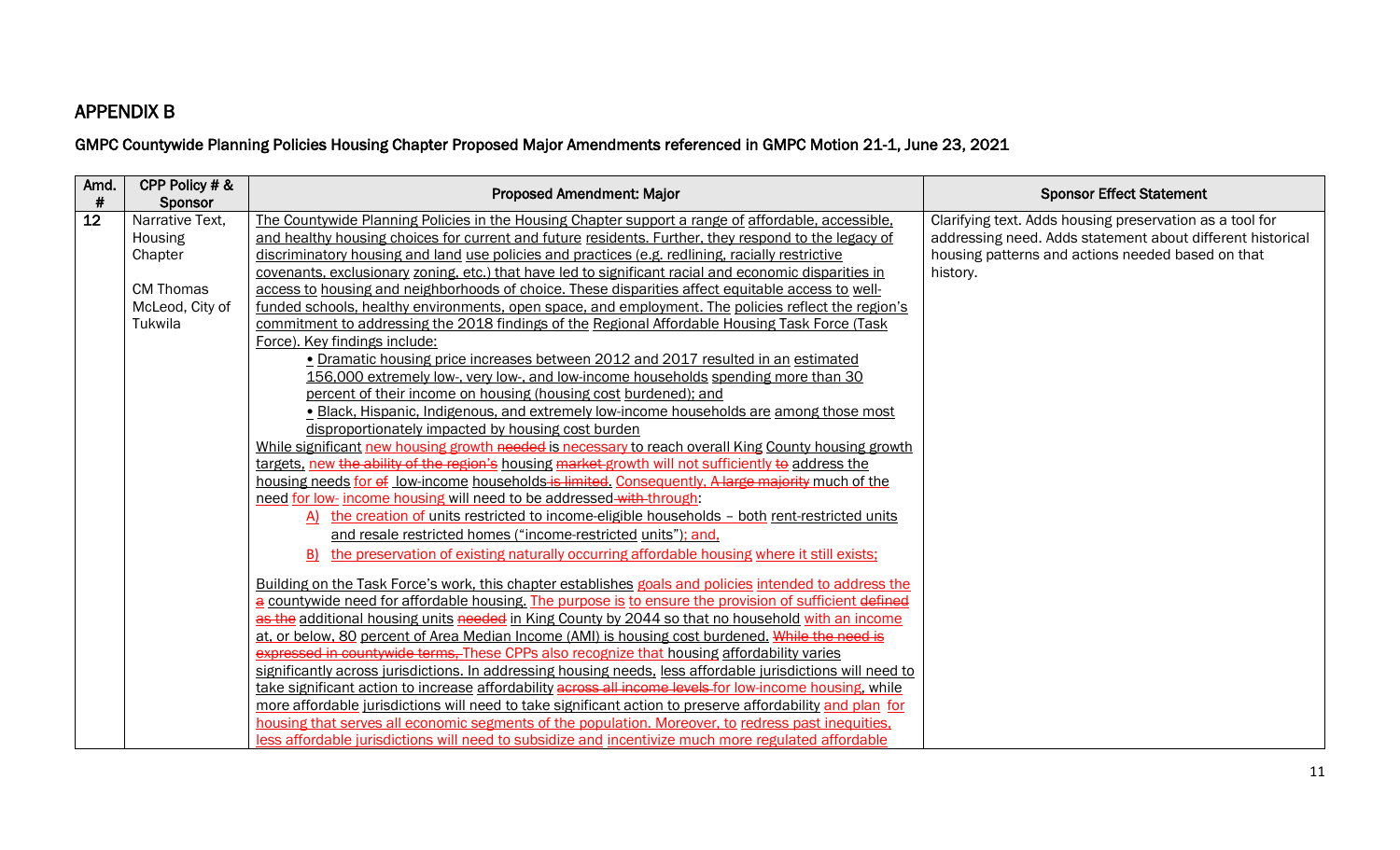|    |                  | housing while historically affordable jurisdictions may need to work to attract market rate housing-to<br>help reverse cycles of investment/disinvestment, lift households out of poverty and give more low- |                                                      |
|----|------------------|--------------------------------------------------------------------------------------------------------------------------------------------------------------------------------------------------------------|------------------------------------------------------|
|    |                  | income people access to opportunity. To succeed, all communities must address housing need where                                                                                                             |                                                      |
|    |                  | it is greatest-housing affordable to extremely low- income households.                                                                                                                                       |                                                      |
|    |                  |                                                                                                                                                                                                              |                                                      |
|    |                  | When taken together, all the comprehensive plans of King County jurisdictions must "plan for and                                                                                                             |                                                      |
|    |                  | accommodate" the existing and projected housing needs of the county (RCW 36.70A.020 and                                                                                                                      |                                                      |
|    |                  | 36.70A.070). The policies below set a framework for individual and collective action and                                                                                                                     |                                                      |
|    |                  | accountability to meet the countywide need and eliminate disparities in access to housing and                                                                                                                |                                                      |
|    |                  | neighborhoods of choice. These policies guide jurisdictions through a four-step process:                                                                                                                     |                                                      |
|    |                  | 1. Conduct a housing inventory and analysis;                                                                                                                                                                 |                                                      |
|    |                  | 2. Implement policies and strategies to meet housing needs equitably; 3. Measure results                                                                                                                     |                                                      |
|    |                  | and provide accountability; and                                                                                                                                                                              |                                                      |
|    |                  |                                                                                                                                                                                                              |                                                      |
|    |                  | 4. Adjust strategies to meet housing needs.                                                                                                                                                                  |                                                      |
|    |                  | <b>Overarching Goal:</b> Provide a full range of affordable, accessible, healthy, and safe housing                                                                                                           |                                                      |
|    |                  | choices to every resident in King County. All jurisdictions will work to:                                                                                                                                    |                                                      |
|    |                  | • preserve, improve, and expand their housing stock;                                                                                                                                                         |                                                      |
|    |                  | • promote fair and equitable access to housing for all people;                                                                                                                                               |                                                      |
|    |                  | • create housing opportunities for Black, Hispanic, Indigenous, and extremely low-                                                                                                                           |                                                      |
|    |                  | income households; and, take actions that eliminate race-, place-, ability-, and                                                                                                                             |                                                      |
|    |                  |                                                                                                                                                                                                              |                                                      |
|    |                  | income-based housing disparities                                                                                                                                                                             |                                                      |
| 13 | DP-14            | All jurisdictions shall plan. Plan to accommodate housing and employment targets in all jurisdictions.                                                                                                       | I would like to hold jurisdictions to minimum growth |
|    |                  | This includes:                                                                                                                                                                                               | standards.                                           |
|    | <b>CM Thomas</b> |                                                                                                                                                                                                              |                                                      |
|    | McLeod, City of  | • a) Using the adopted targets as the land use assumption for their comprehensive plan;                                                                                                                      |                                                      |
|    | Tukwila          |                                                                                                                                                                                                              |                                                      |
|    |                  | • b) Establishing local growth targets for regional growth centers and regional manufacturing-                                                                                                               |                                                      |
|    |                  | industrial centers, where applicable;                                                                                                                                                                        |                                                      |
|    |                  |                                                                                                                                                                                                              |                                                      |
|    |                  | • c) Adopting Ensuring adopted comprehensive plans and zoning regulations that provide capacity for                                                                                                          |                                                      |
|    |                  | residential, commercial, and industrial uses that is sufficient to meet 20-year growth needs targets                                                                                                         |                                                      |
|    |                  | and is consistent with the desired growth pattern described in VISION 2040 2050; and affordable                                                                                                              |                                                      |
|    |                  | housing and equity goals established in the CPP's;                                                                                                                                                           |                                                      |
|    |                  |                                                                                                                                                                                                              |                                                      |
|    |                  | • d) Ensure growth for jurisdictions with less than 50% of their total housing stock affordable at or                                                                                                        |                                                      |
|    |                  |                                                                                                                                                                                                              |                                                      |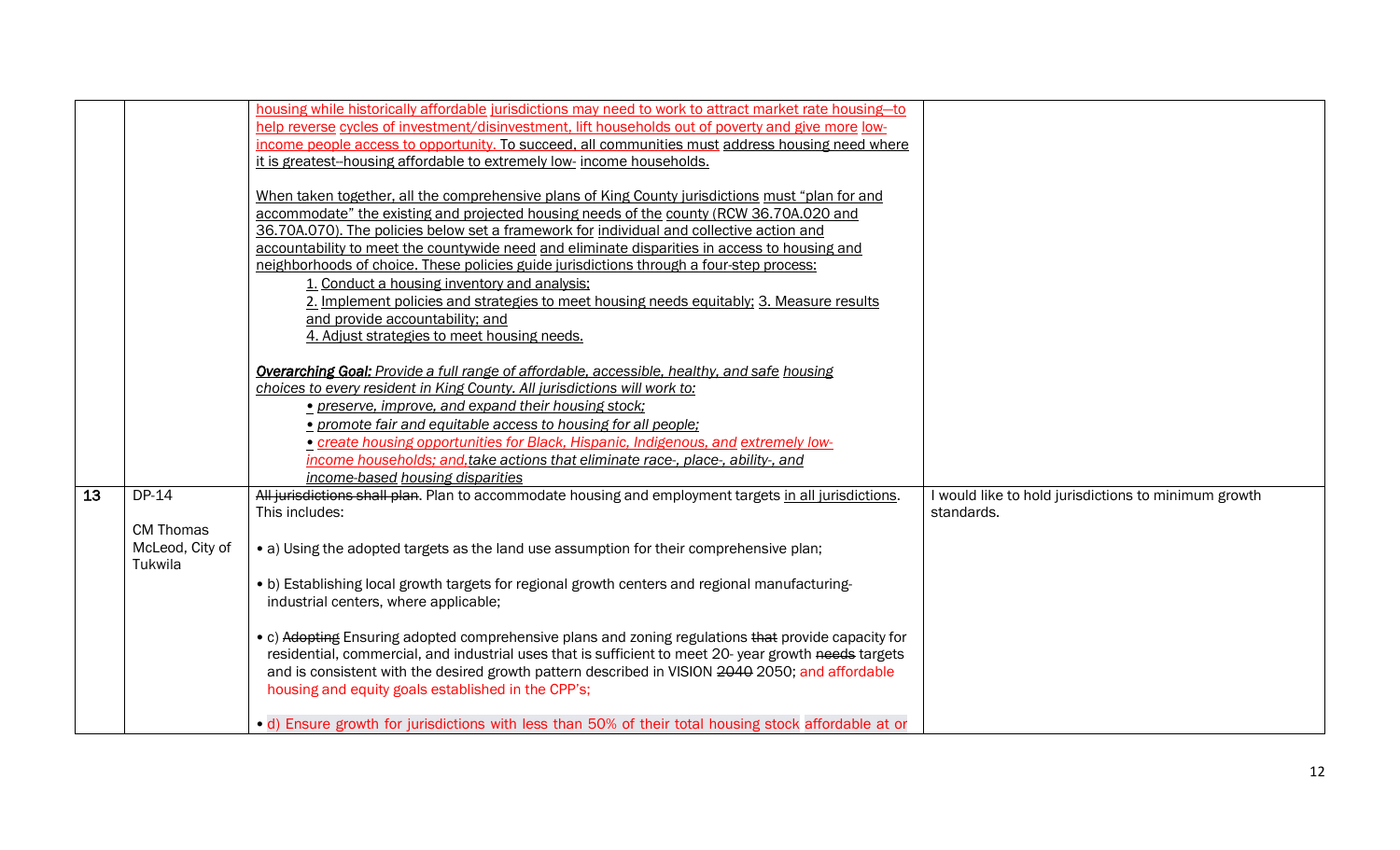|    |                  | below 100% AMI, growth targets must be greater than or equal to 50% of the existing gap. Applicable<br>to all jurisdictions with 1500 or more total housing units.<br>For example, if a jurisdiction has 10,000 housing units and 4,000 are<br>affordable at or below 100% AMI, the jurisdiction has a gap of 1000 units<br>affordable at or below 100% AMI. Therefore, their housing target must be<br>at least half of the 1000 unit gap or 500 units.<br>• d e) Coordinating Ensuring adopted local water, sewer, transportation, |                                                                                                                          |
|----|------------------|--------------------------------------------------------------------------------------------------------------------------------------------------------------------------------------------------------------------------------------------------------------------------------------------------------------------------------------------------------------------------------------------------------------------------------------------------------------------------------------------------------------------------------------|--------------------------------------------------------------------------------------------------------------------------|
|    |                  | utility, and other infrastructure plans and investments among agencies,                                                                                                                                                                                                                                                                                                                                                                                                                                                              |                                                                                                                          |
|    |                  | including special purpose district plans, are consistent in location and                                                                                                                                                                                                                                                                                                                                                                                                                                                             |                                                                                                                          |
|    |                  | timing with adopted targets as well as regional and countywide plans; and                                                                                                                                                                                                                                                                                                                                                                                                                                                            |                                                                                                                          |
|    |                  | • e f) Transferring and accommodating unincorporated area-                                                                                                                                                                                                                                                                                                                                                                                                                                                                           |                                                                                                                          |
|    |                  | housing and employment targets as annexations occur.                                                                                                                                                                                                                                                                                                                                                                                                                                                                                 |                                                                                                                          |
| 14 | $H-1$            | All comprehensive plans in King County combine to address the countywide                                                                                                                                                                                                                                                                                                                                                                                                                                                             | Clarifies that each jurisdiction has a role in planning for                                                              |
|    | <b>CM Thomas</b> | need for housing affordable to households with low, very low, and extremely<br>low incomes, including those with special needs, at a level that calibrates                                                                                                                                                                                                                                                                                                                                                                           | affordable housing, promoting fair housing, and creating or<br>preserving housing as part of addressing countywide need. |
|    | McLeod, City of  | with the jurisdiction's identified affordability gap for those households and                                                                                                                                                                                                                                                                                                                                                                                                                                                        |                                                                                                                          |
|    | Tukwila          | results in the combined comprehensive plans in King County meeting                                                                                                                                                                                                                                                                                                                                                                                                                                                                   |                                                                                                                          |
|    |                  | countywide need. The combined comprehensive plans in King County                                                                                                                                                                                                                                                                                                                                                                                                                                                                     |                                                                                                                          |
|    |                  | meeting countywide need. The combination of all the comprehensive plans                                                                                                                                                                                                                                                                                                                                                                                                                                                              |                                                                                                                          |
|    |                  | in King County should address the countywide need for housing affordable                                                                                                                                                                                                                                                                                                                                                                                                                                                             |                                                                                                                          |
|    |                  | to households with low, very low, and extremely low incomes, including                                                                                                                                                                                                                                                                                                                                                                                                                                                               |                                                                                                                          |
|    |                  | people with special needs. Each jurisdiction's comprehensive plan should:                                                                                                                                                                                                                                                                                                                                                                                                                                                            |                                                                                                                          |
|    |                  | 1) preserve, improve, and expand the local housing stock, 2) promote fair<br>and equitable access to housing, 3) create, or preserve where already                                                                                                                                                                                                                                                                                                                                                                                   |                                                                                                                          |
|    |                  | existing, housing opportunities for Black, Hispanic, Indigenous, and                                                                                                                                                                                                                                                                                                                                                                                                                                                                 |                                                                                                                          |
|    |                  | extremely low-income households, and 4) eliminate race-, place-, ability-,                                                                                                                                                                                                                                                                                                                                                                                                                                                           |                                                                                                                          |
|    |                  | and income-based housing disparities. The countywide need for housing in                                                                                                                                                                                                                                                                                                                                                                                                                                                             |                                                                                                                          |
|    |                  | 2044 by percentage of AMI is:                                                                                                                                                                                                                                                                                                                                                                                                                                                                                                        |                                                                                                                          |
|    |                  | 30 percent and below AMI (extremely low) 15 percent                                                                                                                                                                                                                                                                                                                                                                                                                                                                                  |                                                                                                                          |
|    |                  | of total housing supply<br>31-50 percent of AMI (very low)<br>15 percent                                                                                                                                                                                                                                                                                                                                                                                                                                                             |                                                                                                                          |
|    |                  | of total housing supply                                                                                                                                                                                                                                                                                                                                                                                                                                                                                                              |                                                                                                                          |
|    |                  | 51-80 percent of AMI (low)<br>19 percent                                                                                                                                                                                                                                                                                                                                                                                                                                                                                             |                                                                                                                          |
|    |                  | of total housing supply                                                                                                                                                                                                                                                                                                                                                                                                                                                                                                              |                                                                                                                          |
|    |                  |                                                                                                                                                                                                                                                                                                                                                                                                                                                                                                                                      |                                                                                                                          |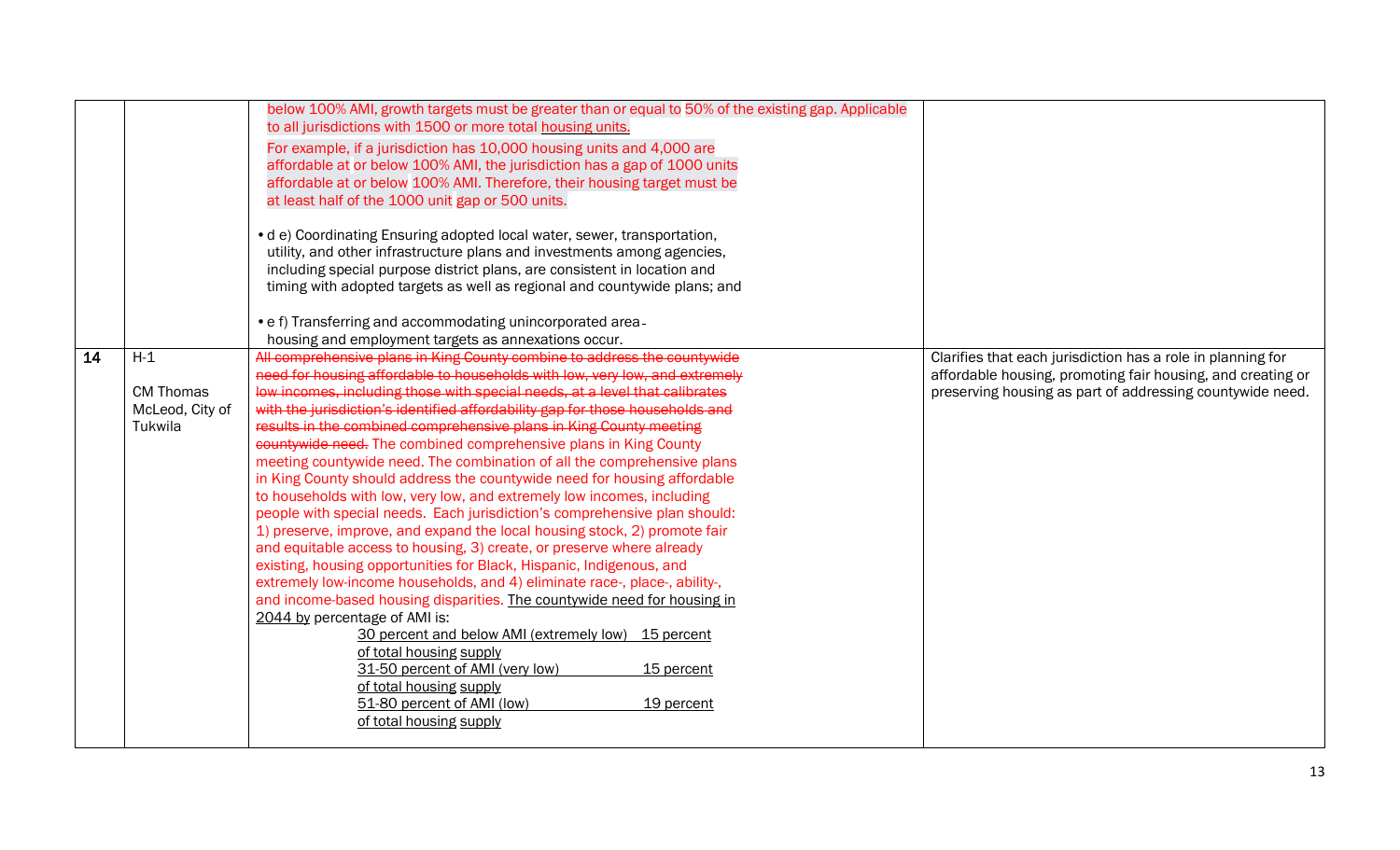| 15 | $H-1$            | All comprehensive plans in King County combine to address the countywide need for housing                   | The effect is to ensure that the concerns raised in public    |
|----|------------------|-------------------------------------------------------------------------------------------------------------|---------------------------------------------------------------|
|    |                  | affordable to households with low, very low, and extremely low incomes, including those with special        | comment from many individuals and jurisdictions across        |
|    | CM Pam Stuart,   | needs, at a level that calibrates with the jurisdiction's identified affordability gap for those households | the county are addressed and that imbalances in               |
|    | City of          | and results in the combined comprehensive plans in King County meeting countywide need. The                 | affordable housing are being addressed by every               |
|    | Sammamish        | countywide need for housing in 2044 by percentage of AMI is:                                                | jurisdiction. We should have CPPs that ensure every           |
|    |                  | 30 percent and below AMI (extremely low)<br>15 percent of total housing supply                              | jurisdiction is making plans that will achieve progress       |
|    |                  | 31-50 percent of AMI (very low)<br>15 percent of total housing supply                                       | towards providing our region housing in the needed price      |
|    |                  | 51-80 percent of AMI (low) 19 percent of total housing supply                                               | points. The CPPs should ensure we stop the trends             |
|    |                  | AND each jurisdiction's comprehensive plan must show how the jurisdiction will achieve a minimum:           | whereby continuing to concentrate affordable housing in       |
|    |                  | 30 percent and below AMI (extremely low)<br>8 percent of total housing supply                               | areas with the fewest resources perpetuates current           |
|    |                  | 31-50 percent of AMI (very low)<br>8 percent of total housing supply                                        | inequities. While there is recognition that these imbalances  |
|    |                  | 51-80 percent of AMI (low) 10 percent of total housing supply                                               | cannot be corrected immediately, concrete plans need to       |
|    |                  |                                                                                                             | be put in place from every jurisdiction where imbalances      |
|    |                  | <b>OR a minimum</b> of 40% of total housing supply at or below 100% AMI                                     | exist in order to meet the overall countywide goals.          |
|    |                  |                                                                                                             | Providing minimums for every jurisdiction is a safety net     |
|    |                  | OR if neither of the above can reasonably be achieved, for each AMI bracket not meeting the county          | only as every jurisdiction with imbalances should be          |
|    |                  | wide targets of 15%, 15%, and 19%, respectively, the jurisdiction must submit a plan to increase their      | submitting plans to correct those imbalances per the CPPs.    |
|    |                  | total housing stock in that bracket by 20%.                                                                 | If jurisdictions are meeting all goals stated in the CPPs,    |
|    |                  |                                                                                                             | these minimums will never be needed.                          |
| 16 | H-3X, New        | Prioritize the use of local and regional resources to provide housing access for very low-income<br>$H-3X$  | Promotes seeking to invest in access to affordable housing    |
|    | Policy           | families in high opportunity areas (i.e. areas with high quality                                            | in high-opportunity areas.                                    |
|    |                  | schools, jobs, transit and access to parks, open space, and clean air, water, and soil) and avoid           |                                                               |
|    | <b>CM Thomas</b> | actions that perpetuate historical patterns of poverty concentration and unequal access to opportunity      |                                                               |
|    | McLeod, City of  | for BIPOC and low-income communities.                                                                       |                                                               |
|    | Tukwila          |                                                                                                             |                                                               |
|    | $H-4$            | Evaluate the effectiveness of existing housing policies and strategies to meet a significant share of       | To ensure ongoing progress toward filling gaps in affordable  |
|    |                  | countywide need. Identify gaps in existing partnerships, policies, and dedicated resources for meeting      | housing and the inequities that follow. Without any action if |
| 17 | CM Pam Stuart,   | the countywide need and eliminating racial and other disparities in access to housing and                   | gaps are not addressed, the policies will likely not be       |
|    | City of          | neighborhoods of choice. Provide a plan to fill all identified gaps. Failure to provide a revised plan to   | effective.                                                    |
|    | Sammamish        | fill the identified gaps will trigger a county review of the jurisdiction's land use policies.              |                                                               |
| 18 | $H - 7$          | Work cooperatively with the Puget Sound Regional Council, subregional collaborations and other              | To ensure that all jurisdictions are contributing             |
|    |                  | entities that provide technical assistance to local jurisdictions to support the development,               | proportionately to the fill the affordable housing gaps.      |
|    | CM Pam Stuart.   | implementation, and monitoring of strategies that achieve the goals of this chapter. Provide support        |                                                               |
|    | City of          | proportionate to jurisdictions' median income and current housing gap – ie where gaps in affordable         |                                                               |
|    | Sammamish        | housing stock are the larger and median incomes are higher, financial support will be proportionately       |                                                               |
|    |                  | more.                                                                                                       |                                                               |
|    |                  |                                                                                                             |                                                               |